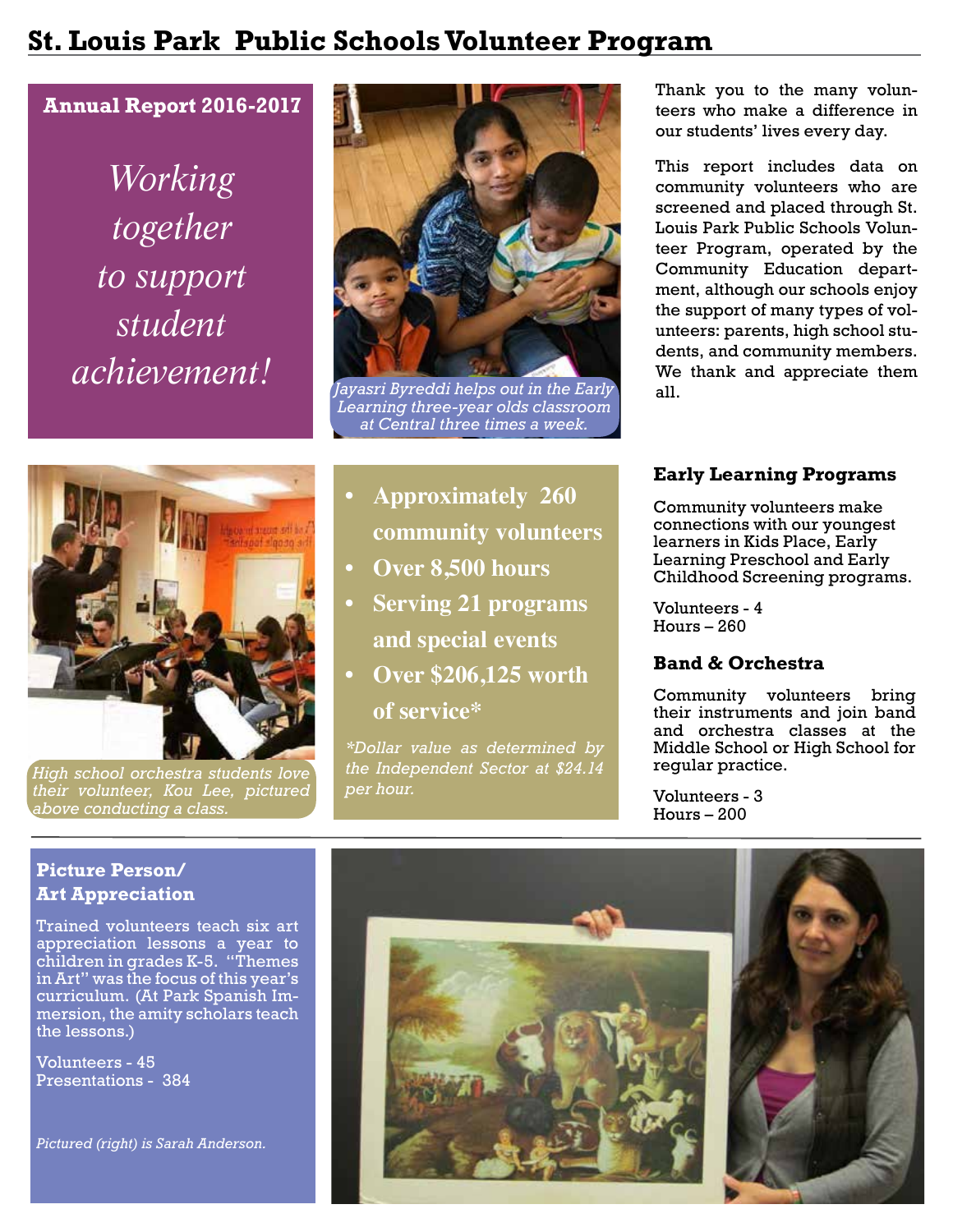# **Volunteers in Our Schools**



#### **Summer Volunteers**

Students ages 14 and older volunteer with St. Louis Park Community Education Kids Place program. In addition, students and community volunteers volunteered in the Summer Learning Academy in July and August.

Volunteers - 6 Hours – 240

## **Benilde Students at PSI**

Students from Benilde St. Margaret volunteer in the classrooms at PSI to help students with reading, math, Spanish language skills and other activities directed by the teacher.

Volunteers - 8 Hours – 800

#### **Classroom Volunteers**

The majority of classroom volunteers work with students during reading or math time, working in small groups or giving students valuable one-on-one attention. They also assist with a variety of activities in the classroom, as directed by the teachers.

Volunteers - 73 Hours - 3,376

*Students love to read to Louie and his owner Debbie Orentstein, (left).*

*Classroom volunteer Helen Bambenek doubles as the Pencil Fairy at Aquila, (below).*



### **History Day Volunteers**

Volunteers talked with students about their projects, then evaluated and ranked them during High School History Day (right).

Volunteers - 8 Hours - 42

DECA Judges

Volunteers serve as judges at the West Metro DECA Competition, role-playing business scenarios with high school students who have prepared business plans and practiced for interviews.

Volunteers - 3 Hours - 13

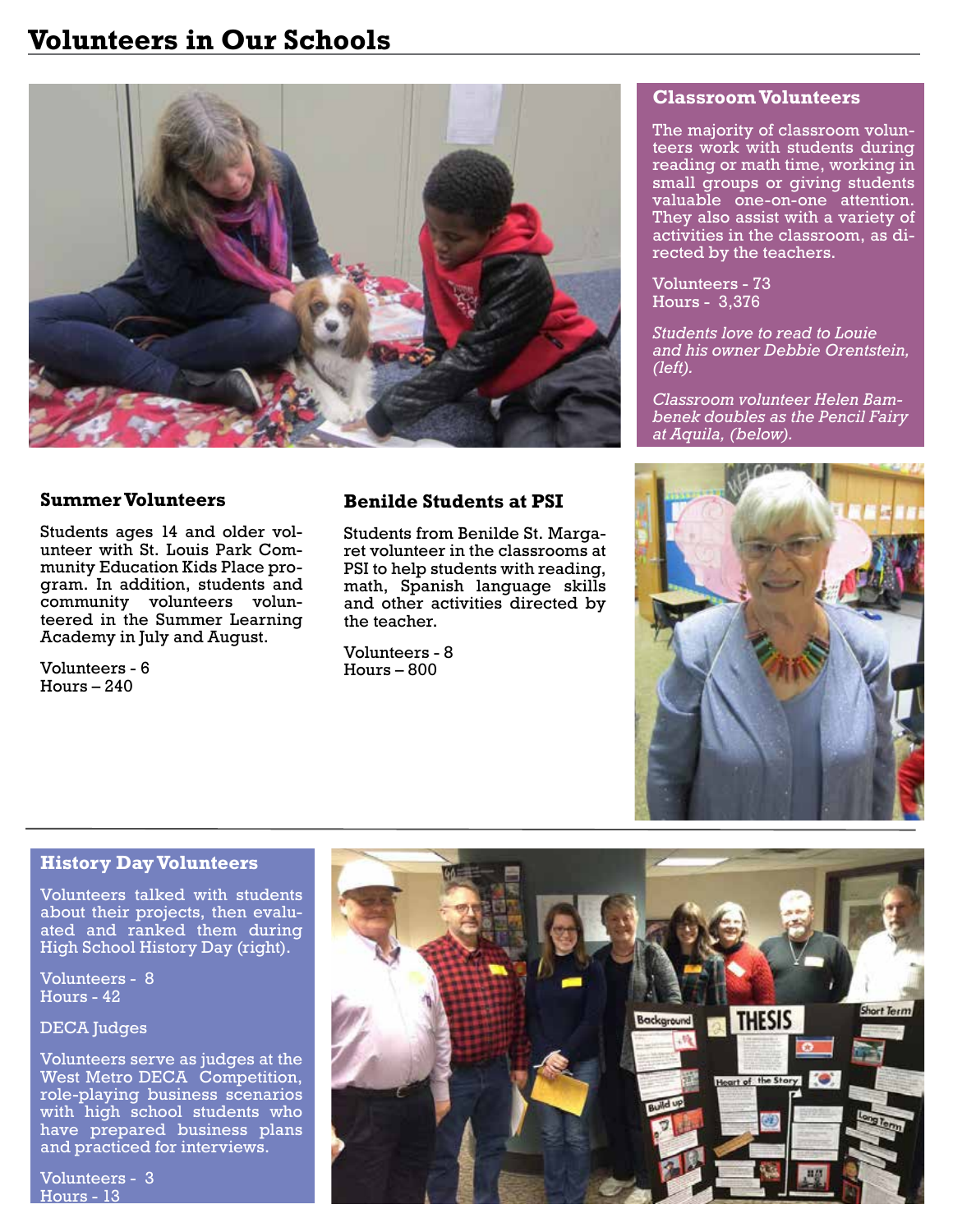# **Volunteers in Our Schools**

#### **Resource Speakers**

Volunteers enrich classroom curriculum by sharing their hobbies, careers or special interests with students.

Volunteers- 14 Presentations - 28

*Books Alive! volunteers, part of Maggie's Farm Theater, truly do make children's books come alive as they perform in classrooms throughout the district. Pictured are T. J. Mayrand and Deb Strand (far right).*



## **High School Learning Lab**

Volunteer Steve Pratt (left) and others support students in math, world history, and English including ACT/SAT test prep.

Volunteers- 9 Hours- 331

## **English Language Learners (ELL)**

One dedicated volunteer spent over 50 hours helping students practice their English speaking and writing skills and learn about American culture and customs.

#### **Meadowbrook**

Volunteers assist students twice a week in the Homework Help program at the Meadowbrook Collaborative.

Volunteers - 12 Hours – 92

### **High School Athletics**

Volunteers help students and teams in various high school sports such as cross country, basketball, football and baseball.

Volunteers - 7  $Hours - 603$ 

#### **Adult Option in Education**

Volunteers help adult students with English Language skills and GED prep as directed by the teacher.

Volunteers - 8 Hours – 800

### **First Grade Assessments**

Volunteers at Peter Hobart went the extra mile to help out with first grade assessments this spring.

Volunteers - 4 Hours - 9

### **Media Center**

Volunteers provide invaluable support by shelving books, helping students check out materials, and generally keeping all the materials neat and organized. *Pictured at right is Maureen Valls*

Volunteers - 10 Hours - 299

#### **Media Center Inventory**

Volunteers helped the High School Media Center staff conduct inventory. *Pictured, far right, is Mary Sundberg.*

Volunteers - 4 Hours - 14